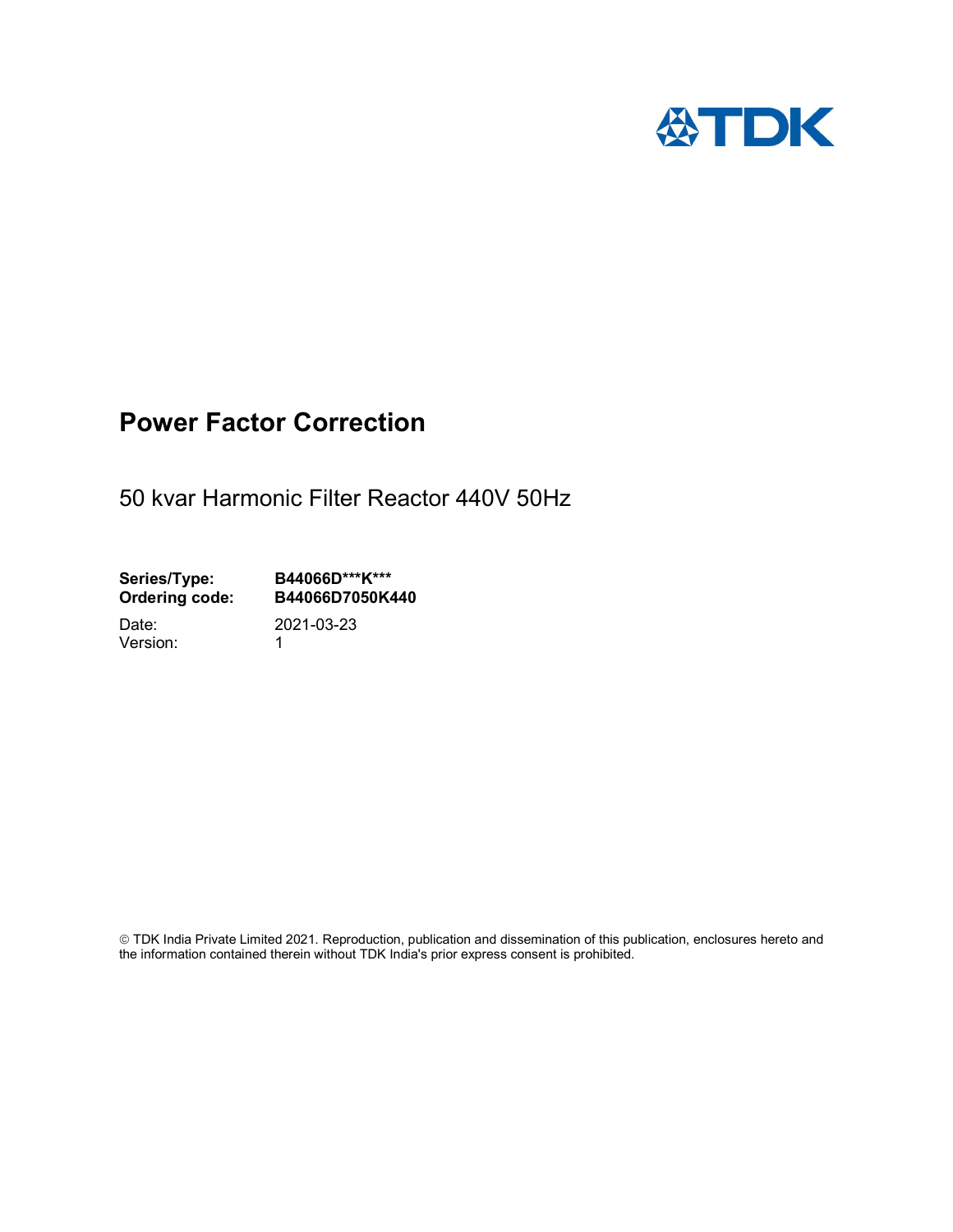# TDK

### Power Factor Correction and Content of the Content of the B44066D7050K440

#### 50 kvar Harmonic Filter Reactor 440V 50Hz B44066D\*\*\*K\*\*\*

#### **Characteristics**

- $H$  Highest linearity
- Temperature control via micro switch in inner coil
- $\blacksquare$  Highest life time by high quality materials
- **Low** losses
- $\blacksquare$  High overloading capability
- Safety device, temperature micro switch
- **Aluminium winding**
- **Low noise**



| Technical data                                  |                |             |  |  |
|-------------------------------------------------|----------------|-------------|--|--|
| De-tuning factor p                              | $\overline{7}$ | $\%$        |  |  |
| Effective filter output $Q_C$                   | 50             | kvar        |  |  |
| Rated voltage $V_R$ <sup>1)</sup>               | 440            | V           |  |  |
| Rated frequency f                               | 50             | Hz          |  |  |
| Ambient temperature / Insulation class          | 40 / H         | $^{\circ}C$ |  |  |
| Capacitance C delta (tot.)                      | 764.92         | μF          |  |  |
| Inductivity L                                   | $3 \cdot 0.93$ | mH          |  |  |
| Fundamental current 11 <sup>3)</sup>            | 69.54          | A           |  |  |
| Linear up to $4$ )                              | 113.5          | A           |  |  |
| Effective current $IRMS$ <sup>2)</sup>          | 74.45          | A           |  |  |
| Rated harmonic voltages (3rd/5th/7th/11th/13th) | 0.5/6/5/3.5/3  | %           |  |  |
| Temperature protection (NC)                     | yes            |             |  |  |
| Total losses $P_D$                              | 200            | W           |  |  |
| Total weight                                    | 26             | kg          |  |  |

<sup>1)</sup> Voltage rise up to 106% of rated voltage is considered in current  $I_{\text{eff}}$ .

<sup>2)</sup>  $I_{eff} = \sqrt{(I_1^2 + I_3^2 + ... I_x^2)}$ 

<sup>3)</sup>  $11 = 1.06$   $\cdot$   $I_R$  ( $I_R$  = Capacitor current 50Hz)

<sup>4)</sup> Linear current =  $1.73$   $\cdot$  I<sub>R</sub> (I<sub>R</sub> = Capacitor current 50Hz)

#### **Connection**

| Line                | l 1U1-1V1-1W1       |
|---------------------|---------------------|
| Capacitors          | l 1U2-1V2-1W2       |
| Temperature control | <u> 4 ຕ</u><br>ے- ا |

#### Reference standard IEC60076-6

CAP FILM ES PFC PM 2021-03-23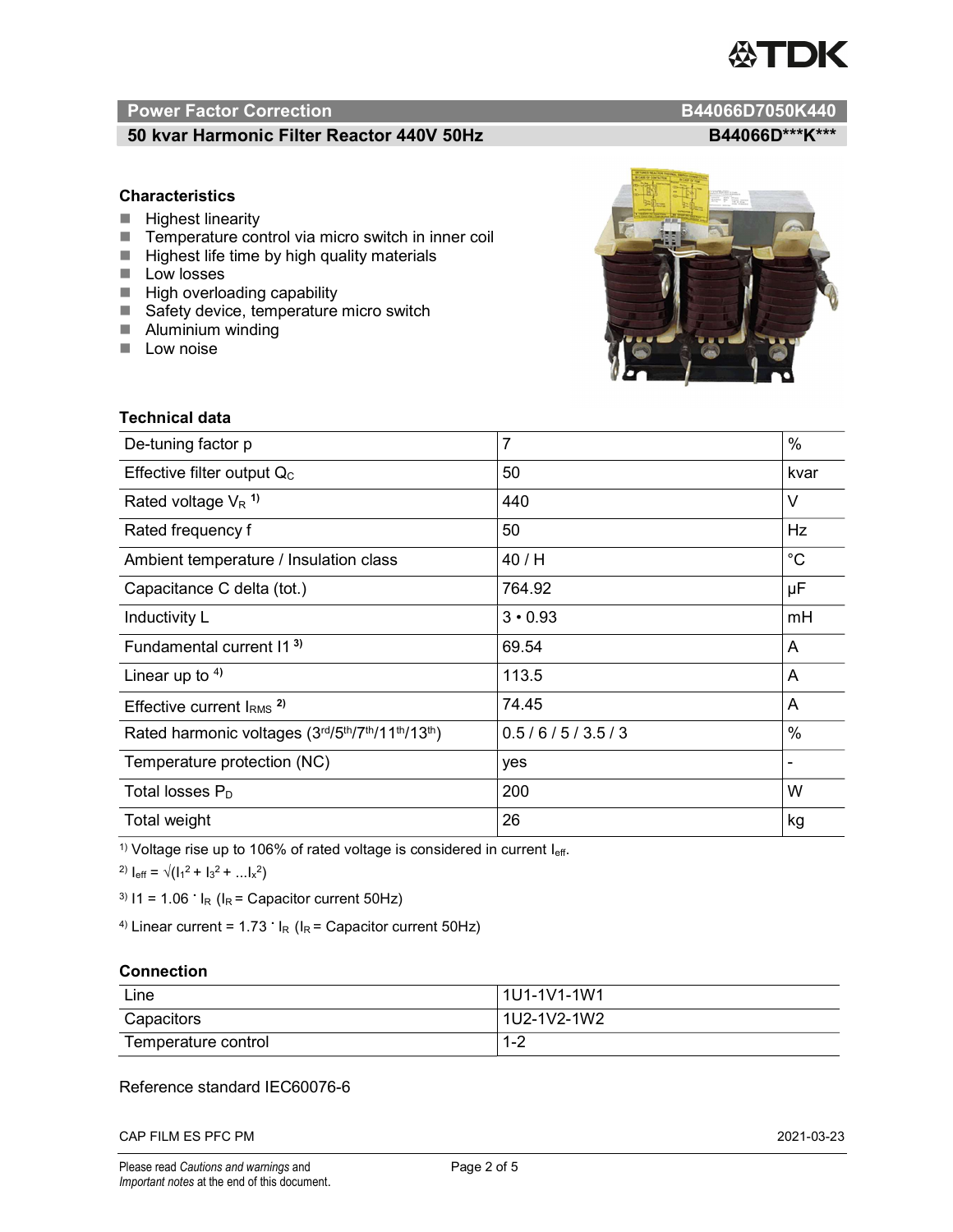

#### Power Factor Correction and B44066D7050K440

#### 50 kvar Harmonic Filter Reactor 440V 50Hz BA4066D\*\*\*K\*\*\*

#### Dimensional drawings



#### **Dimensions**

| L/mm  | 275       | b/mm  | 185   |
|-------|-----------|-------|-------|
| H/mm  | 238       | e/mm  | 135±5 |
| W/mm  | $230 + 5$ | d1/mm | 10.8  |
| 11/mm | 235       | d2/mm | 15.5  |
| 12/mm | 235       | A     | 175   |
| n1/mm | 150       | B     | 165   |
| n2/mm | 168±3     | Ø     | 8.5   |

#### Cautions and warnings

- Do not install the reactor in case of any visible damages.
- $\blacksquare$  Installation must be done by skilled personnel only.
- Do not use or store harmonic filter reactors in corrosive atmosphere, especially where chloride gas, sulphide gas, acid, alkali, salt or similar substances are present.
- $\Box$  Do not touch the device during operation: all electrically active parts of this equipment such as windings, electronic components, leads, fuses and terminals carry a dangerous voltage which can lead to burns or electric shock.
- Covers which protect these electrically active parts from being touched must not be opened or removed during operation.
- Before any assembly or maintenance work is started, all installations and equipment must be disconnected from the power source.
- Noncompliance with these instructions may lead to death, serious injury or major damage to equipment.

#### FAILURE TO FOLLOW CAUTIONS MAY RESULT, WORST CASE, IN PREMATURE FAILURES OR PHYSICAL INJURY.

#### CAP FILM ES PFC PM 2021-03-23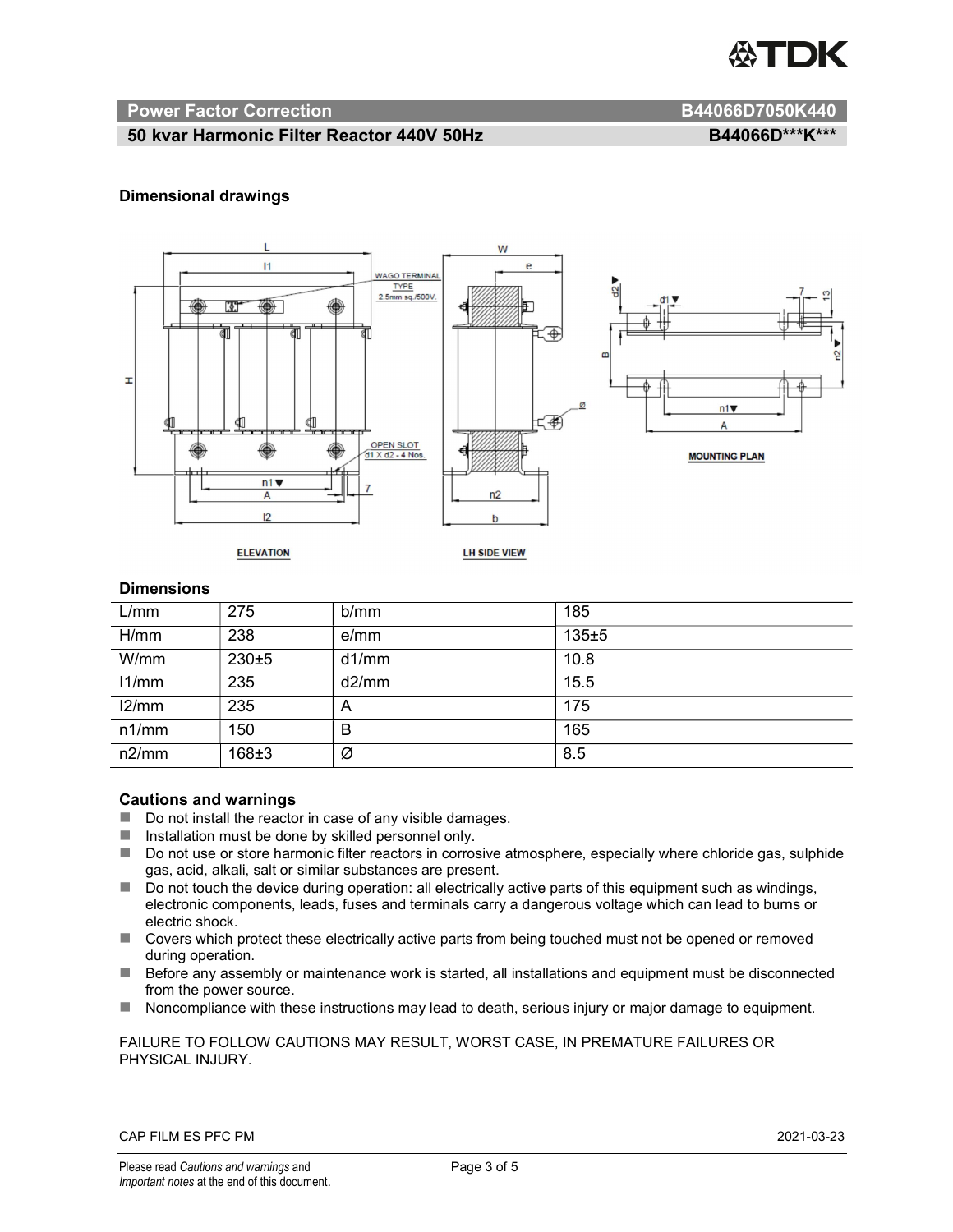

#### 50 kvar Harmonic Filter Reactor 440V 50Hz BA4066D\*\*\*K\*\*\*

The following applies to all products named in this publication:

- 1. Some parts of this publication contain statements about the suitability of our products for certain areas of application. These statements are based on our knowledge of typical requirements that are often placed on our products in the areas of application concerned. We nevertheless expressly point out that such statements cannot be regarded as binding statements about the suitability of our products for a particular customer application. As a rule we are either unfamiliar with individual customer applications or less familiar with them than the customers themselves. For these reasons, it is always ultimately incumbent on the customer to check and decide whether a product with the properties described in the product specification is suitable for use in a particular customer application.
- 2. We also point out that in individual cases, a malfunction of electronic components or failure before the end of their usual service life cannot be completely ruled out in the current state of the art, even if they are operated as specified. In customer applications requiring a very high level of operational safety and especially in customer applications in which the malfunction or failure of an electronic component could endanger human life or health (e.g. in accident prevention or life-saving systems), it must therefore be ensured by means of suitable design of the customer application or other action taken by the customer (e.g. installation of protective circuitry or redundancy) that no injury or damage is sustained by third parties in the event of malfunction or failure of an electronic component.
- 3. The warnings, cautions and product-specific notes must be observed.
- 4. In order to satisfy certain technical requirements, some of the products described in this publication may contain substances subject to restrictions in certain jurisdictions (e.g. because they are classed as hazardous). Useful information on this will be found in our Material Data Sheets on the Internet (www.tdk-electronics.tdk.com/material). Should you have any more detailed questions, please contact our sales offices.
- 5. We constantly strive to improve our products. Consequently, the products described in this publication may change from time to time. The same is true of the corresponding product specifications. Please check therefore to what extent product descriptions and specifications contained in this publication are still applicable before or when you place an order.

We also reserve the right to discontinue production and delivery of products. Consequently, we cannot guarantee that all products named in this publication will always be available. The aforementioned does not apply in the case of individual agreements deviating from the foregoing for customer-specific products.

- 6. Unless otherwise agreed in individual contracts, all orders are subject to our General Terms and Conditions of Supply.
- 7. Our manufacturing sites serving the automotive business apply the IATF 16949 standard. The IATF certifications confirm our compliance with requirements regarding the quality management system in the automotive industry. Referring to customer requirements and customer specific requirements ("CSR") TDK always has and will continue to have the policy of respecting individual agreements. Even if IATF 16949 may appear to support the acceptance of unilateral requirements, we hereby like to emphasize that only requirements mutually agreed upon can and will be implemented in our Quality Management System. For clarification purposes we like to point out that obligations from IATF 16949 shall only become legally binding if individually agreed upon.